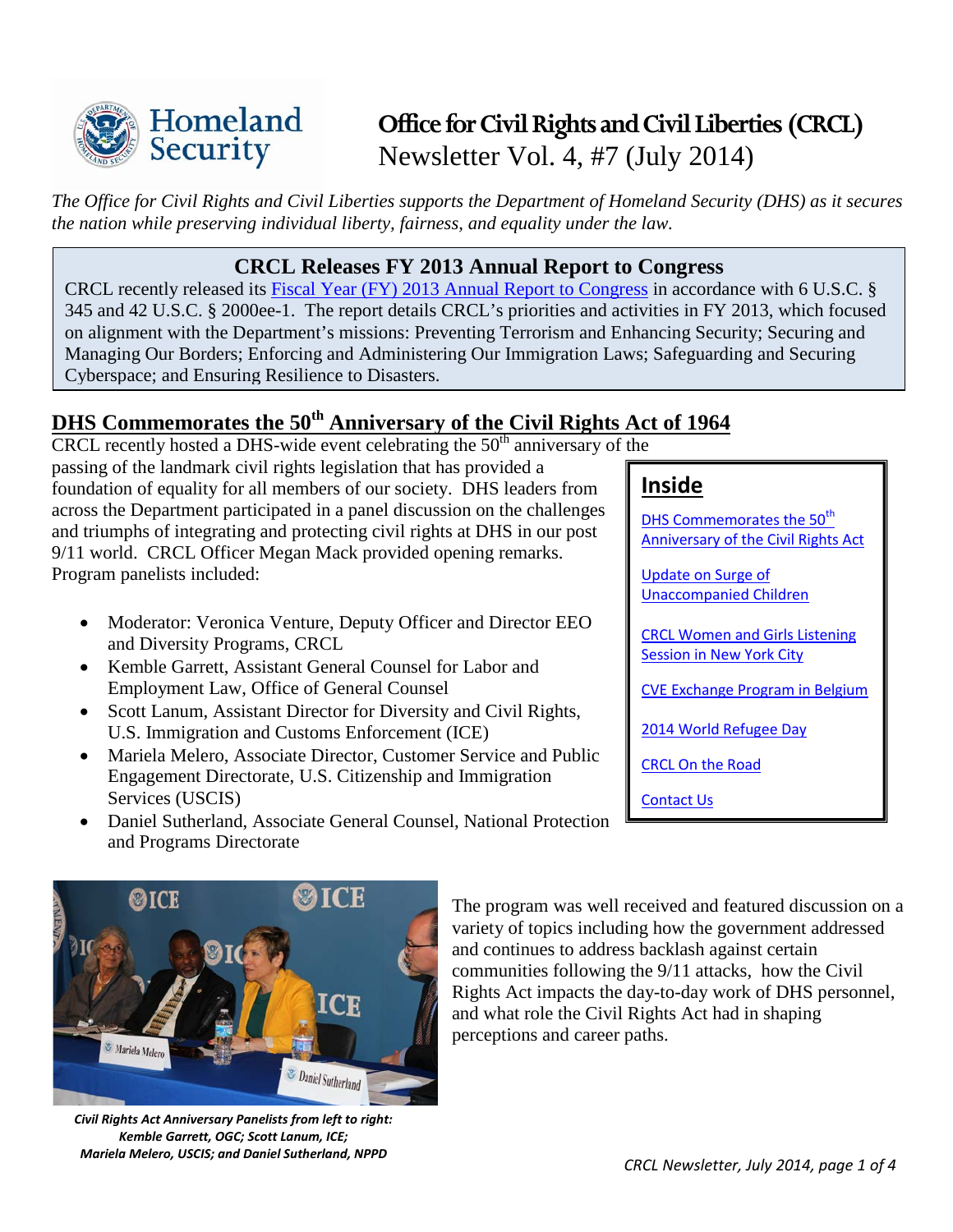# <span id="page-1-0"></span>**CRCL Responds to Surge of Unaccompanied Children at the Southwest Border**

On behalf of the Department CRCL has undertaken efforts to address concerns related to the influx of families and unaccompanied children at the Southwest border. CRCL staff is participating in task forces that address heightened issues due to the surge, including accommodations for children with disabilities, and the standing up of new surge facilities.

Recently, CRCL staff visited the Nogales Processing Center in Arizona and observed Border Patrol agents addressing multiple issues under difficult circumstances, working together with representatives from the

**Unaccompanied Children at the Southwest Border** 

At the direction of the President, a Unified Coordination Group is leveraging Federal resources to address the humanitarian situation associated with the influx of unaccompanied children entering the U.S. across the southwest border. This chart depicts the general process to enhance capacity resulting from federal coordination.



U.S. Department of Homeland Security

Federal Emergency Management Agency, U.S. Customs and Border Protection (CBP) Office of Field Operations, ICE, USCIS, U.S. Health and Human Services (HHS) Public Health Service, the American Red Cross, and others who have volunteered to assist during the crisis.

Since January 2014 CRCL has received 184 allegations regarding the mistreatment of unaccompanied children in DHS custody. CRCL opened 53 of those allegations as complaints - 37 of which occurred in the Rio Grande Valley Border Patrol Sector. The issues raised include the provision of adequate medical care, credible fear and human trafficking screening, hold room conditions, lack of meals and proper drinking water, separation of siblings in custody, and excessive use of force.

In mid-July, CRCL conducted a week-long onsite investigation covering eight Border Patrol stations in the Rio Grande Valley, along with reviews of the new McAllen Central Processing Center and the Hidalgo Port of Entry. With the onsite investigation now complete CRCL will follow up with CBP through our recommendation process on improvements regarding the treatment of unaccompanied children in CBP custody.

Pursuant to the law DHS must transfer unaccompanied children in the custody of CBP into the hands of HHS within 72 hours. The Department has released an [infographic](http://www.dhs.gov/unaccompanied-children-southwest-border) (above), both in English and Spanish, illustrating the interagency effort to address this situation.

### <span id="page-1-1"></span>**CRCL Officer Hosts Women and Girls Listening Session in New York City**

CRCL Officer Megan Mack recently traveled to New York City where she hosted a listening session on issues significant to women and girls. The meeting involved community stakeholders and local government officials who dialogued in small "breakout" groups on human trafficking, violence against women, immigration issues, and economic insecurity. As Secretary Johnson's designee to the White House Council on Women and Girls, Officer Mack also held similar listening sessions in Minneapolis, Chicago, Los Angeles (led by Deputy Officer Veronica Venture), and will host one in Washington, DC this month.

Also while in NYC, Officer Mack was the guest speaker at the New York Police Department's  $12<sup>th</sup>$  annual pre-Ramadan luncheon. Her remarks highlighted CRCL's work with diverse communities through roundtables and other engagement events. More than 500 religious and community leaders, precinct commanders, and members of the NYPD Muslim fraternal organizations were in attendance.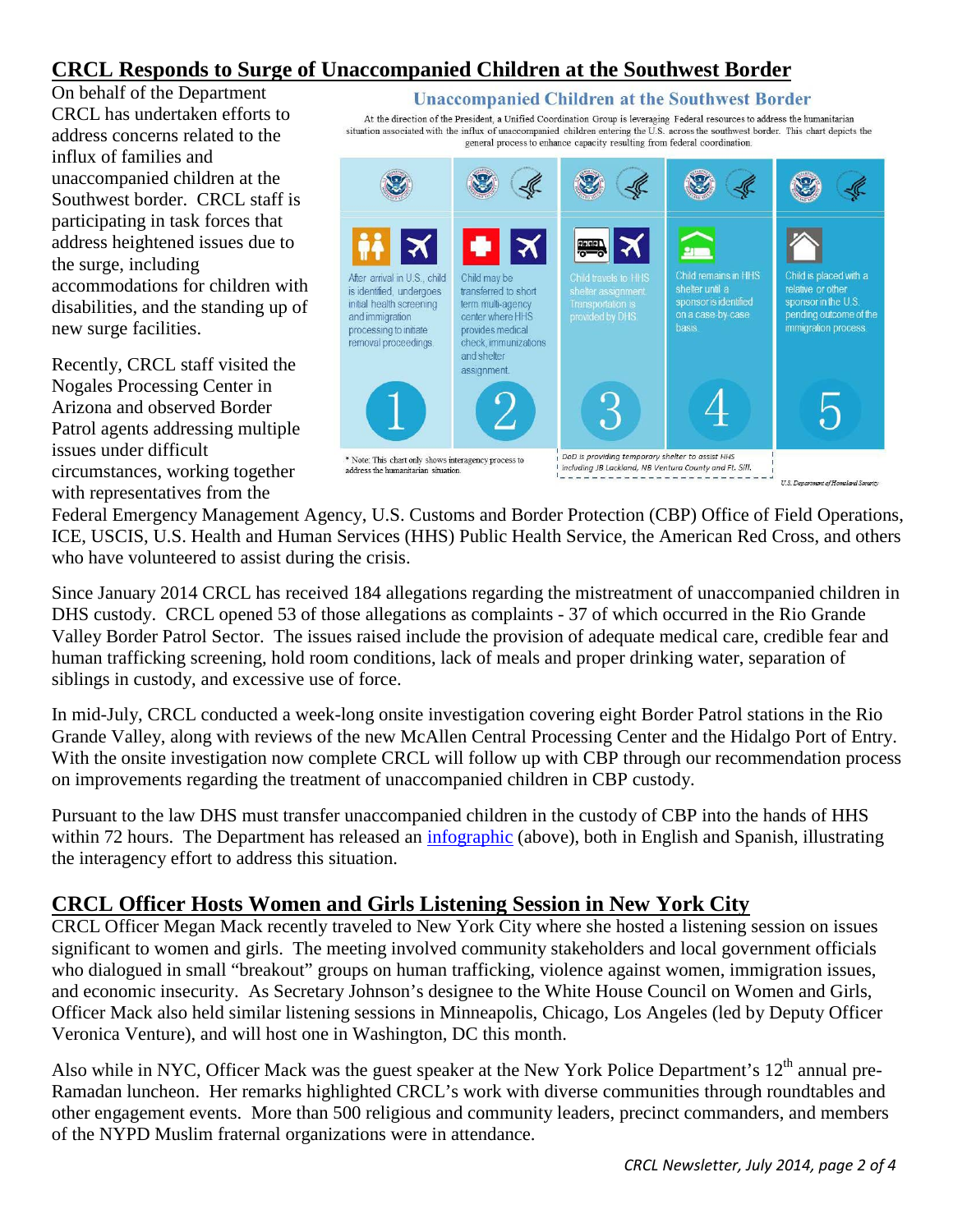# <span id="page-2-0"></span>**CRCL Hosts CVE Exchange Program to Belgium**

CRCL recently hosted a leg of its ongoing countering violent extremism (CVE)-focused community engagement exchange program between the cities of Columbus, Ohio and Vilvoorde, Belgium. This trip was an expansion of the exchange program CRCL has conducted with German officials over the past three years.

As part of the program U.S. stakeholders from Columbus met with the mayor of Vilvoorde and his team in the Belgian



*Participants of the CVE Exchange Program in Belgium*

Parliament. The Columbus delegation included a school resource officer from the Hilliard (Ohio) Police Department, a community engagement specialist from the mayor's office in Columbus, a teacher who has worked with disaffected youth and created a number of programs in that field, and a youth activist and student leader who has spearheaded programs in youth empowerment.

The delegation engaged with local Belgian youth in an area of the city that is impacted by discrimination and high unemployment rates and a surge in youth leaving to support uprisings in Syria. Vilvoorde has a population of 42,000 and has had approximately 40 of its youth leave to fight in Syria with the Islamic State of Iraq and Syria (ISIS), three of whom have become well-known ISIS commanders. The youngest known foreign fighter in Syria (age 13) is known to be a Belgian citizen.

As in Germany, the Belgian program is designed to help community stakeholders, educators, youth leaders, and local law enforcement exchange best practices that may benefit trust-building efforts, further the protection of civil rights and civil liberties, reduce alienation, and help build communities that are resilient and able to counter the narrative of Al-Qaeda and its supporters. Phase two of the program will take place later this year and will involve a delegation from Vilvoorde visiting Columbus for a week-long tour that CRCL will coordinate in partnership with the U.S. Embassy in Brussels.

### <span id="page-2-1"></span>**CRCL Hosts Engagement Event on World Refugee Day**

CRCL recently participated in a World Refugee Day (June 20) event celebrating the honor, courage, and contributions of refugees resettling in Orange County, California. Over 1,000 attendees participated in the event which was organized by the Refugee Forum of Orange County (RFOC).

The program featured speeches, photography exhibits, essays, and mixed art. During the event, CRCL discussed its engagement efforts with diverse communities throughout the country, including Orange



*World Refugee Day event attendees*

County, and how the Department seeks to deepen channels of communication between government and diverse communities.

The RFOC is a network of organizations who work with diverse refugees to assist with their successful resettlement in Orange County. According to the [Office of Refugee Resettlement](http://www.acf.hhs.gov/programs/orr) 58,238 refugees entered the United States in 2012. Most flee out of fear of religious or political persecution, war, and violence.